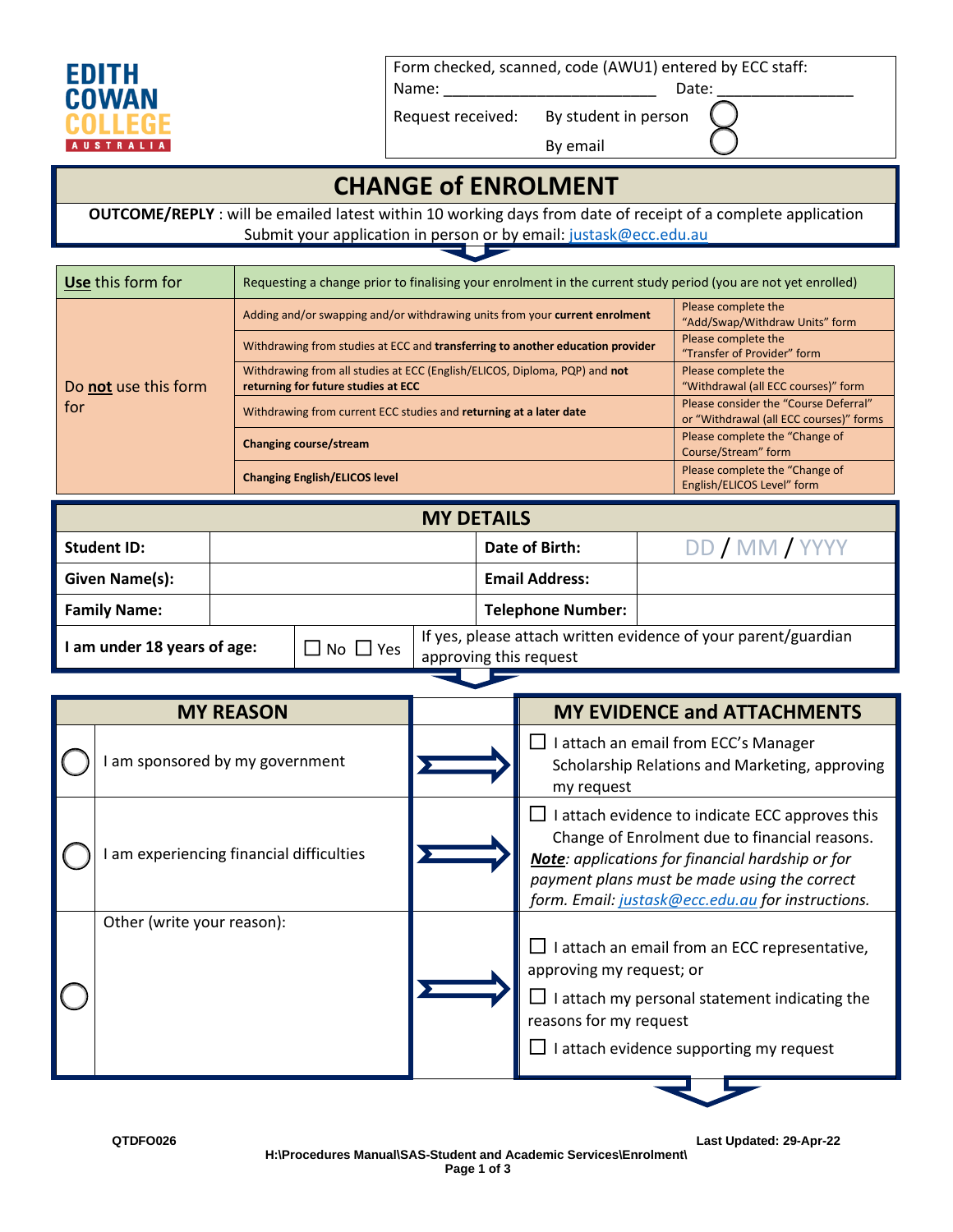| <b>MY ENROLMENT REQUEST</b>    |                                                                                                                                                                            |  |
|--------------------------------|----------------------------------------------------------------------------------------------------------------------------------------------------------------------------|--|
| wish to be enrolled in 1 unit  | (optional: if you have a preference of units, you can fill out<br>this section expressing your preference)                                                                 |  |
|                                | Unit $1$ (code/name) :                                                                                                                                                     |  |
| wish to be enrolled in 2 units | Unit 2 (code/name) : _________                                                                                                                                             |  |
|                                | Unit 3 (code/name) :                                                                                                                                                       |  |
| wish to be enrolled in 3 units | $\Box$ I understand these units need to be reviewed by the<br>respective Academic Program Coordinator who may approve<br>or change them, according to course requirements. |  |

| MY RESPONSIBILITIES (applies to international and local students)                                                                                                                                                                                                                             |  |  |  |
|-----------------------------------------------------------------------------------------------------------------------------------------------------------------------------------------------------------------------------------------------------------------------------------------------|--|--|--|
| By ticking these boxes I declare that I understand my responsibilities.                                                                                                                                                                                                                       |  |  |  |
| I understand this change of enrolment may delay my ECU start as per my Letter of Offer.                                                                                                                                                                                                       |  |  |  |
| understand that my application for reduce study load is subject to approval, and should my application not be<br>approved I will be required to enrol into a full study load as per my offer.                                                                                                 |  |  |  |
| (Diploma of Health Science students): I understand I must maintain a minimum enrolment of 1x ECC unit and<br>1x ECU Service Taught unit, to maintain correct progression in my studies.                                                                                                       |  |  |  |
| If I have outstanding fees I understand I must clear all my debt (unpaid fees) as soon as this application is<br>approved, and ECC has the right to take legal action to recoup the debt owing.                                                                                               |  |  |  |
| I understand my APC (Academic Program Coordinator) will review which exact units I'm allowed to select.                                                                                                                                                                                       |  |  |  |
| I have read the following policies (www.edithcowancollege.edu.au/policies):<br><b>Enrolment Policy</b><br><b>Refunds Policy</b><br>٠<br>FEE-HELP Review Procedure (students on FEE-HELP only)<br>$\bullet$<br><b>Tuition Fees and Charges Policy</b><br><b>Statement of Tuition Assurance</b> |  |  |  |
|                                                                                                                                                                                                                                                                                               |  |  |  |

| <b>MY RESPONSIBILITIES (applies to international students only)</b>  |                                                                                                                   |  |  |
|----------------------------------------------------------------------|-------------------------------------------------------------------------------------------------------------------|--|--|
| By ticking this box I declare that I understand my responsibilities. |                                                                                                                   |  |  |
|                                                                      | understand bursaries and scholarships could be cancelled as a consequence of this change of enrolment.            |  |  |
|                                                                      | understand this change of enrolment could delay my graduation and progression to ECU. After graduating            |  |  |
|                                                                      | from ECC, I may remain in Australia up to two months from my last day of ECC studies. If I wish to stay longer, I |  |  |
|                                                                      | must seek the Department of Home Affairs approval as soon as possible (www.homeaffairs.gov.au).                   |  |  |